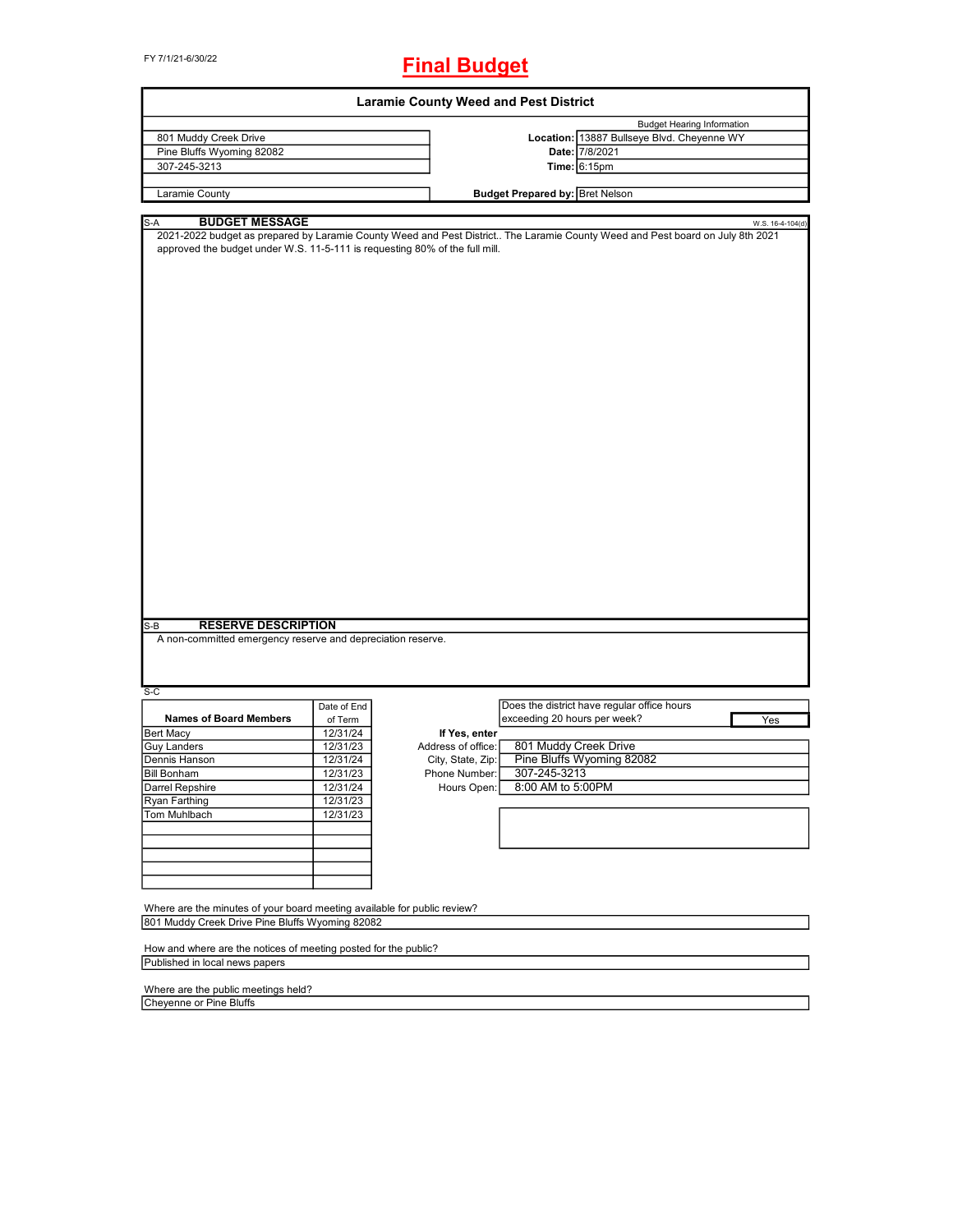#### **FINAL BUDGET SUMMARY**

|       | <b>OVERVIEW</b>                                             | 2019-2020<br>Actual | 2020-2021<br>Estimated | 2021-2022<br>Proposed | Final Approval |
|-------|-------------------------------------------------------------|---------------------|------------------------|-----------------------|----------------|
|       |                                                             |                     |                        |                       |                |
| $S-1$ | <b>Total Budgeted Expenditures</b>                          | \$1,759,432         | \$1,735,193            | \$2,530,289           | \$2,530,289    |
| $S-2$ | <b>Total Principal to Pay on Debt</b>                       | \$0                 | \$0                    | \$0                   | \$0            |
| $S-3$ | <b>Total Change to Restricted Funds</b>                     | \$0                 | \$600                  | \$600                 | \$600          |
|       |                                                             |                     |                        |                       |                |
| $S-4$ | <b>Total General Fund and Forecasted Revenues Available</b> | \$10,512,168        | \$11,314,020           | \$11,361,950          | \$11,361,950   |
|       |                                                             |                     |                        |                       |                |
| $S-5$ | Amount requested from County Commissioners                  | \$1,922,781         | \$1,970,814            | \$1,930,631           | \$1,930,631    |
|       |                                                             |                     |                        |                       |                |
| $S-6$ | <b>Additional Funding Needed:</b>                           |                     |                        | \$0                   | \$0            |

|              | <b>REVENUE SUMMARY</b>                       | 2019-2020<br>Actual | 2020-2021<br>Estimated | 2021-2022<br>Proposed | <b>Final Approval</b>                 |
|--------------|----------------------------------------------|---------------------|------------------------|-----------------------|---------------------------------------|
|              |                                              |                     |                        |                       |                                       |
| $S-7$        | <b>Operating Revenues</b>                    | \$350,264           | \$343,612              | \$401.000             | \$401.000                             |
| $S-8$        | Tax levy (From the County Treasurer)         | \$1,922,781         | \$1.970.814            | \$1.930.631           | \$1.930.631                           |
| $S-9$        | <b>Government Support</b>                    | \$58,668            | \$0                    | \$58,667              | \$58,667                              |
| $S-10$       | Grants                                       | \$0                 | \$0                    | \$0                   | \$0                                   |
| $S-11$       | Other County Support (Not from Co. Treas.)   | \$0                 | \$0                    | \$0                   | \$0                                   |
| $S-12$       | <b>Miscellaneous</b>                         | \$43,740            | \$70,136               | \$67,000              | \$67,000                              |
| $S-13$       | <b>Other Forecasted Revenue</b>              | \$0                 | \$0                    | \$0                   | \$0                                   |
|              |                                              |                     |                        |                       |                                       |
| $S-14$       | <b>Total Revenue</b>                         | \$2,375,453         | \$2,384,562            | \$2,457,298           | \$2,457,298                           |
|              | FY 7/1/21-6/30/22                            |                     |                        |                       | Laramie County Weed and Pest District |
|              | <b>EXPENDITURE SUMMARY</b>                   | 2019-2020           | 2020-2021              | 2021-2022             | <b>Final Approval</b>                 |
|              |                                              | Actual              | Estimated              | Proposed              |                                       |
|              |                                              |                     |                        |                       |                                       |
| $S-15$       | <b>Capital Outlay</b>                        | \$6,899             | \$44,718               | \$200,000             | \$200,000                             |
| $S-16$       | <b>Interest and Fees On Debt</b>             | \$0                 | \$0                    | \$0                   | \$0                                   |
| $S-17$       | <b>Administration</b>                        | \$119,415           | \$154,105              | \$210,532             | \$210,532                             |
| $S-18$       | <b>Operations</b>                            | \$1,398,368         | \$1,276,378            | \$1,831,757           | \$1,831,757                           |
| $S-19$       | <b>Indirect Costs</b>                        | \$234,750           | \$259.992              | \$288.000             | \$288,000                             |
| <b>S-20R</b> | <b>Expenditures paid by Reserves</b>         | \$0                 | \$0                    | \$0                   | \$0                                   |
| $S-20$       | <b>Total Expenditures</b>                    | \$1,759,432         | \$1,735,193            | \$2,530,289           | \$2,530,289                           |
|              |                                              | 2019-2020           | 2020-2021              | 2021-2022             |                                       |
|              | <b>DEBT SUMMARY</b>                          | Actual              | Estimated              | Proposed              | <b>Final Approval</b>                 |
|              |                                              |                     |                        |                       |                                       |
| $S-21$       | <b>Principal Paid on Debt</b>                | \$0                 | \$0                    | \$0                   | \$0                                   |
|              |                                              |                     |                        |                       |                                       |
|              | <b>CASH AND INVESTMENTS</b>                  | 2019-2020           | 2020-2021              | 2021-2022             | <b>Final Approval</b>                 |
|              |                                              | Actual              | Estimated              | Proposed              |                                       |
| $S-22$       | <b>TOTAL GENERAL FUNDS</b>                   | \$8.136.715         | \$8.929.458            | \$8.904.652           | \$8.904.652                           |
|              |                                              |                     |                        |                       |                                       |
|              | <b>Summary of Reserve Funds</b>              |                     |                        |                       |                                       |
| $S-23$       | <b>Beginning Balance in Reserve Accounts</b> |                     |                        |                       |                                       |
| $S-24$       | a. Sinking and Debt Service Funds            | \$0                 | \$0                    | \$0                   | \$0                                   |
| $S-25$       | b. Reserves                                  | \$301,239           | \$301.239              | \$301.839             | \$301,839                             |
| $S-26$       | c. Bond Funds                                | \$0                 | \$0                    | \$0                   | \$0                                   |
|              | Total Reserves (a+b+c)                       | \$301,239           | \$301,239              | \$301,839             | \$301,839                             |
| $S-27$       | Amount to be added                           |                     |                        |                       |                                       |
| $S-28$       | a. Sinking and Debt Service Funds            | \$0                 | \$0                    | \$0                   | \$0                                   |
| $S-29$       | b. Reserves                                  | \$0                 | \$600                  | \$600                 | \$600                                 |
| $S-30$       | c. Bond Funds                                | \$0                 | \$0                    | \$0                   | \$0                                   |
|              | Total to be added (a+b+c)                    | \$0                 | \$600                  | \$600                 | \$600                                 |
|              |                                              |                     |                        |                       |                                       |
| $S-31$       | Subtotal                                     | \$301,239           | \$301,839              | \$302,439             | \$302,439                             |
| $S-32$       | Less Total to be spent                       | \$0                 | \$0                    | \$0                   | \$0                                   |
|              |                                              |                     |                        |                       |                                       |
| $S-33$       | TOTAL RESERVES AT END OF FISCAL YEAR         | \$301.239           | \$301.839              | \$302.439             | \$302.439                             |

*Budget Officer / District Official (if not same as "Submitted by")*

7/8/2021 Date adopted by Special District

Pine Bluffs Wyoming 82082 **DISTRICT ADDRESS:** 801 Muddy Creek Drive **PREPARED** BY: Bret Nelson

**DISTRICT PHONE:** 307-245-3213

1/23/19 *Form approved by Wyoming Department of Audit, Public Funds Division Prepared in compliance with the Uniform Municipal Fiscal Procedures Act (W.S. 16-4-101 through 124) as it applies.*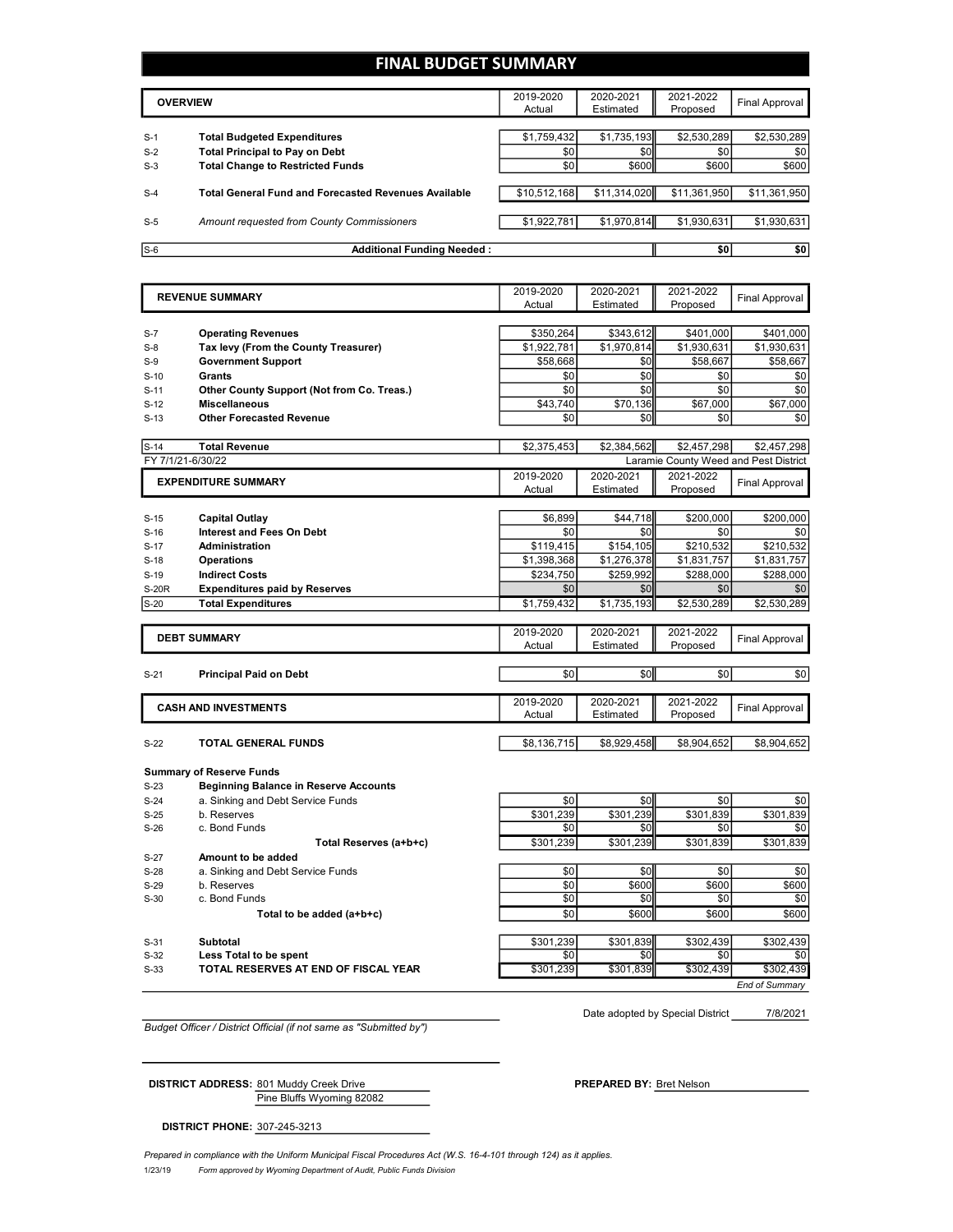# **Final Budget**

|                  | Laramie County Weed and Pest District                |                  |                     |                        | <b>FYE</b>            | 6/30/2022             |
|------------------|------------------------------------------------------|------------------|---------------------|------------------------|-----------------------|-----------------------|
|                  | <b>NAME OF DISTRICT/BOARD</b>                        |                  |                     |                        |                       |                       |
|                  |                                                      |                  |                     |                        |                       |                       |
|                  | <b>PROPERTY TAXES AND ASSESSMENTS</b>                |                  |                     |                        |                       |                       |
|                  |                                                      |                  |                     |                        |                       |                       |
|                  |                                                      | <b>DOA Chart</b> | 2019-2020           | 2020-2021              | 2021-2022             | <b>Final Approval</b> |
|                  |                                                      | of Accounts      | Actual              | Estimated              | Proposed              |                       |
| $R-1$            | <b>Property Taxes and Assessments Received</b>       |                  |                     |                        |                       |                       |
| $R-1.1$          | Tax Levy (From the County Treasurer)                 | 4001             | \$1,922,781         | \$1,970,814            | \$1,930,631           | \$1,930,631           |
| $R-1.2$          | Other County Support (see note on the right)         | 4005             |                     |                        |                       |                       |
|                  |                                                      |                  |                     |                        |                       |                       |
|                  | <b>FORECASTED REVENUE</b>                            |                  |                     |                        |                       |                       |
|                  |                                                      |                  |                     |                        |                       |                       |
|                  |                                                      | <b>DOA Chart</b> | 2019-2020<br>Actual | 2020-2021<br>Estimated | 2021-2022<br>Proposed | <b>Final Approval</b> |
|                  |                                                      | of Accounts      |                     |                        |                       |                       |
| $R-2$            | <b>Revenues from Other Governments</b>               |                  |                     |                        |                       |                       |
| $R-2.1$          | State Aid                                            | 4211             | \$58,668            | \$0                    | \$58,667              | \$58,667              |
|                  | R-2.2 Additional County Aid (non-treasurer)          | 4237             | \$0                 | \$0                    | \$0                   |                       |
|                  | R-2.3 City (or Town) Aid                             | 4237             | \$0                 | \$0                    | \$0                   |                       |
|                  | R-2.4 Other (Specify)                                | 4237             |                     |                        |                       |                       |
| $R-2.5$          | <b>Total Government Support</b>                      |                  | \$58,668            | \$0                    | \$58,667              | \$58,667              |
| $R-3$<br>$R-3.1$ | <b>Operating Revenues</b><br><b>Customer Charges</b> | 4300             |                     |                        |                       |                       |
|                  | R-3.2 Sales of Goods or Services                     | 4300             | \$350,227           | \$343,044              | \$400,000             | \$400,000             |
|                  | R-3.3 Other Assessments                              | 4503             | \$37                | \$568                  | \$1,000               | \$1,000               |
| $R-3.4$          | <b>Total Operating Revenues</b>                      |                  | \$350,264           | \$343,612              | \$401,000             | \$401,000             |
| $R-4$            | <b>Grants</b>                                        |                  |                     |                        |                       |                       |
| $R-4.1$          | <b>Direct Federal Grants</b>                         | 4201             |                     |                        |                       |                       |
|                  | R-4.2 Federal Grants thru State Agencies             | 4201             |                     |                        |                       |                       |
|                  | R-4.3 Grants from State Agencies                     | 4211             |                     |                        |                       |                       |
| $R-4.4$          | <b>Total Grants</b>                                  |                  | \$0                 | \$0                    | \$0                   | \$0                   |
| $R-5$            | <b>Miscellaneous Revenue</b>                         |                  |                     |                        |                       |                       |
| $R-5.1$          | Interest                                             | 4501             | \$43,740            | \$26,347               | \$45,000              | \$45,000              |
| $R-5.2$          | Other: Specify<br><b>Assets Sold</b>                 | 4500             | \$0                 | \$43,789               | \$22,000              | \$22,000              |
|                  | R-5.3 Other: Additional                              |                  |                     |                        |                       |                       |
| $R-5.4$          | <b>Total Miscellaneous</b>                           |                  | \$43,740            | \$70,136               | \$67,000              | \$67,000              |
| $R-5.5$          | <b>Total Forecasted Revenue</b>                      |                  | \$452,672           | \$413,748              | \$526,667             | \$526,667             |
| $R-6$            | <b>Other Forecasted Revenue</b>                      |                  |                     |                        |                       |                       |
| $R-6.1$          | a. Other past due as estimated by Co. Treas.         | 4004             |                     |                        |                       |                       |
| $R-6.2$          | b. Other forecasted revenue (specify):               |                  |                     |                        |                       |                       |
| $R-6.3$          |                                                      | 4500             |                     |                        |                       |                       |
| $R-6.4$          |                                                      | 4500             |                     |                        |                       |                       |
| $R-6.5$          |                                                      |                  |                     |                        |                       |                       |
| $R-6.6$          | Total Other Forecasted Revenue (a+b)                 |                  | \$0                 | \$0                    | \$0                   | \$0                   |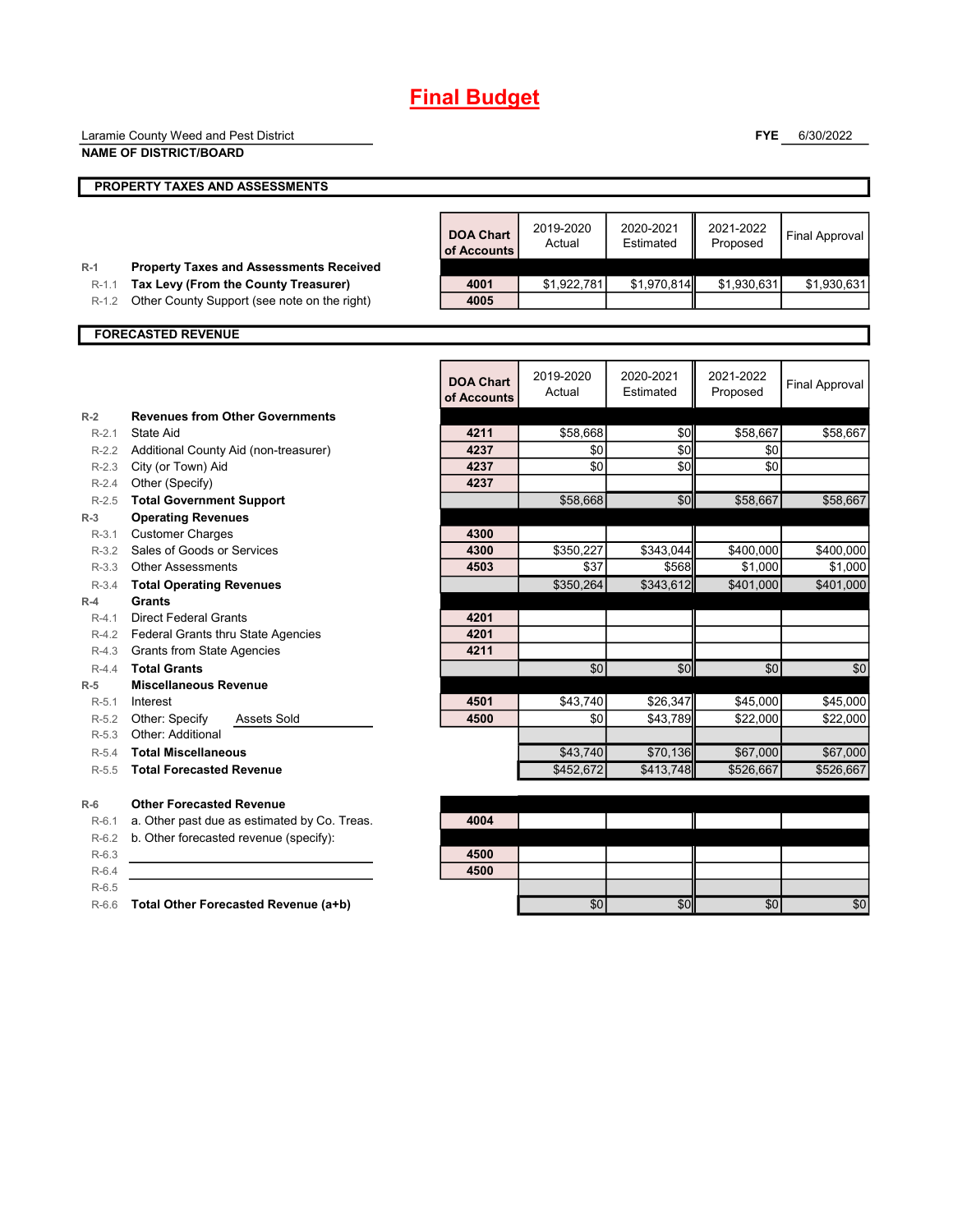#### **FYE** 6/30/2022

#### **CAPITAL OUTLAY BUDGET**

| $E-1$     | <b>Capital Outlay</b>       |      |
|-----------|-----------------------------|------|
| $E - 1.1$ | <b>Real Property</b>        | 6201 |
| $E - 1.2$ | Vehicles                    | 6210 |
| $E - 1.3$ | <b>Office Equipment</b>     | 6211 |
| $E - 1.4$ | Other (Specify)             |      |
| $E-1.5$   | <b>Archer Complex</b>       | 6200 |
| $E - 1.6$ |                             | 6200 |
| $E - 1.7$ |                             |      |
| $E-1.8$   | <b>TOTAL CAPITAL OUTLAY</b> |      |
|           |                             |      |

|         |                       | <b>DOA Chart</b><br>of Accounts | 2019-2020<br>Actual | 2020-2021<br>Estimated | 2021-2022<br>Proposed | Final Approval |
|---------|-----------------------|---------------------------------|---------------------|------------------------|-----------------------|----------------|
|         | <b>Capital Outlay</b> |                                 |                     |                        |                       |                |
| $E-1.1$ | <b>Real Property</b>  | 6201                            | \$0                 | \$0                    | \$125,000             | \$125,000      |
| $E-1.2$ | Vehicles              | 6210                            | \$6,899             | \$38,442               | \$75,000              | \$75,000       |
| $E-1.3$ | Office Equipment      | 6211                            |                     |                        |                       |                |
| $E-1.4$ | Other (Specify)       |                                 |                     |                        |                       |                |
| $E-1.5$ | <b>Archer Complex</b> | 6200                            | \$0                 | \$6,276                |                       |                |
| $E-1.6$ |                       | 6200                            |                     |                        |                       |                |
| $E-1.7$ |                       |                                 |                     |                        |                       |                |
| $E-1.8$ | TOTAL CAPITAL OUTLAY  |                                 | \$6,899             | \$44,718               | \$200,000             | \$200,000      |

#### **ADMINISTRATION BUDGET**

|           |                                      | <b>DOA Chart</b><br>of Accounts | 2019-2020<br>Actual | 2020-2021<br>Estimated | 2021-2022<br>Proposed | Final Approval |
|-----------|--------------------------------------|---------------------------------|---------------------|------------------------|-----------------------|----------------|
| $E-2$     | <b>Personnel Services</b>            |                                 |                     |                        |                       |                |
| $E - 2.1$ | Administrator                        | 7002                            |                     |                        |                       |                |
| $E-2.2$   | Secretary                            | 7003                            |                     |                        |                       |                |
| $E-2.3$   | Clerical                             | 7004                            |                     |                        |                       |                |
| $E - 2.4$ | Other (Specify)                      |                                 |                     |                        |                       |                |
| $E - 2.5$ | Salaries                             | 7005                            | \$94,714            | \$95,251               | \$128,000             | \$128,000      |
| $E-2.6$   |                                      | 7005                            |                     |                        |                       |                |
| $E - 2.7$ |                                      |                                 |                     |                        |                       |                |
| $E-3$     | <b>Board Expenses</b>                |                                 |                     |                        |                       |                |
| $E - 3.1$ | Travel                               | 7011                            | \$3,060             | \$3,111                | \$5,000               | \$5,000        |
| $E - 3.2$ | Mileage                              | 7012                            | \$4,406             | \$3,092                | \$5,000               | \$5,000        |
| $E - 3.3$ | Other (Specify)                      |                                 |                     |                        |                       |                |
| $E - 3.4$ |                                      | 7013                            |                     |                        |                       |                |
| $E - 3.5$ |                                      | 7013                            |                     |                        |                       |                |
| $E - 3.6$ |                                      |                                 |                     |                        |                       |                |
| $E-4$     | <b>Contractual Services</b>          |                                 |                     |                        |                       |                |
| $E - 4.1$ | Legal                                | 7021                            | \$0                 | \$0                    | \$1,000               | \$1,000        |
| $E-4.2$   | Accounting/Auditing                  | 7022                            |                     |                        |                       |                |
| $E-4.3$   | Other (Specify)                      |                                 |                     |                        |                       |                |
| $E-4.4$   | <b>Contractual Services</b>          | 7023                            | \$320               | \$29,585               | \$30,000              | \$30,000       |
| $E-4.5$   | <b>Professional Fees</b>             | 7023                            | \$503               | \$0                    | \$2,000               | \$2,000        |
| $E-4.6$   |                                      |                                 |                     |                        |                       |                |
| $E-5$     | <b>Other Administrative Expenses</b> |                                 |                     |                        |                       |                |
| $E-5.1$   | <b>Office Supplies</b>               | 7031                            | \$8,808             | \$13,597               | \$15,000              | \$15,000       |
| $E-5.2$   | Office equipment, rent & repair      | 7032                            | \$1,068             | \$58                   | \$8,000               | \$8,000        |
| $E - 5.3$ | Education                            | 7033                            | \$0                 | \$2,087                | \$5,000               | \$5,000        |
| $E - 5.4$ | Registrations                        | 7034                            | \$900               | \$1,021                | \$3,000               | \$3,000        |
| $E - 5.5$ | Other (Specify)                      |                                 |                     |                        |                       |                |
| $E-5.6$   | Advertising                          | 7035                            | \$2,649             | \$3.210                | \$4,500               | \$4,500        |
| $E - 5.7$ | Dues & Subsciption                   | 7035                            | \$2,939             | \$2,658                | \$3,000               | \$3,000        |
| $E - 5.8$ | see additional details               |                                 | \$48                | \$435                  | \$1,032               | \$1,032        |
| $E-6$     | <b>TOTAL ADMINISTRATION</b>          |                                 | \$119,415           | \$154,105              | \$210,532             | \$210,532      |

r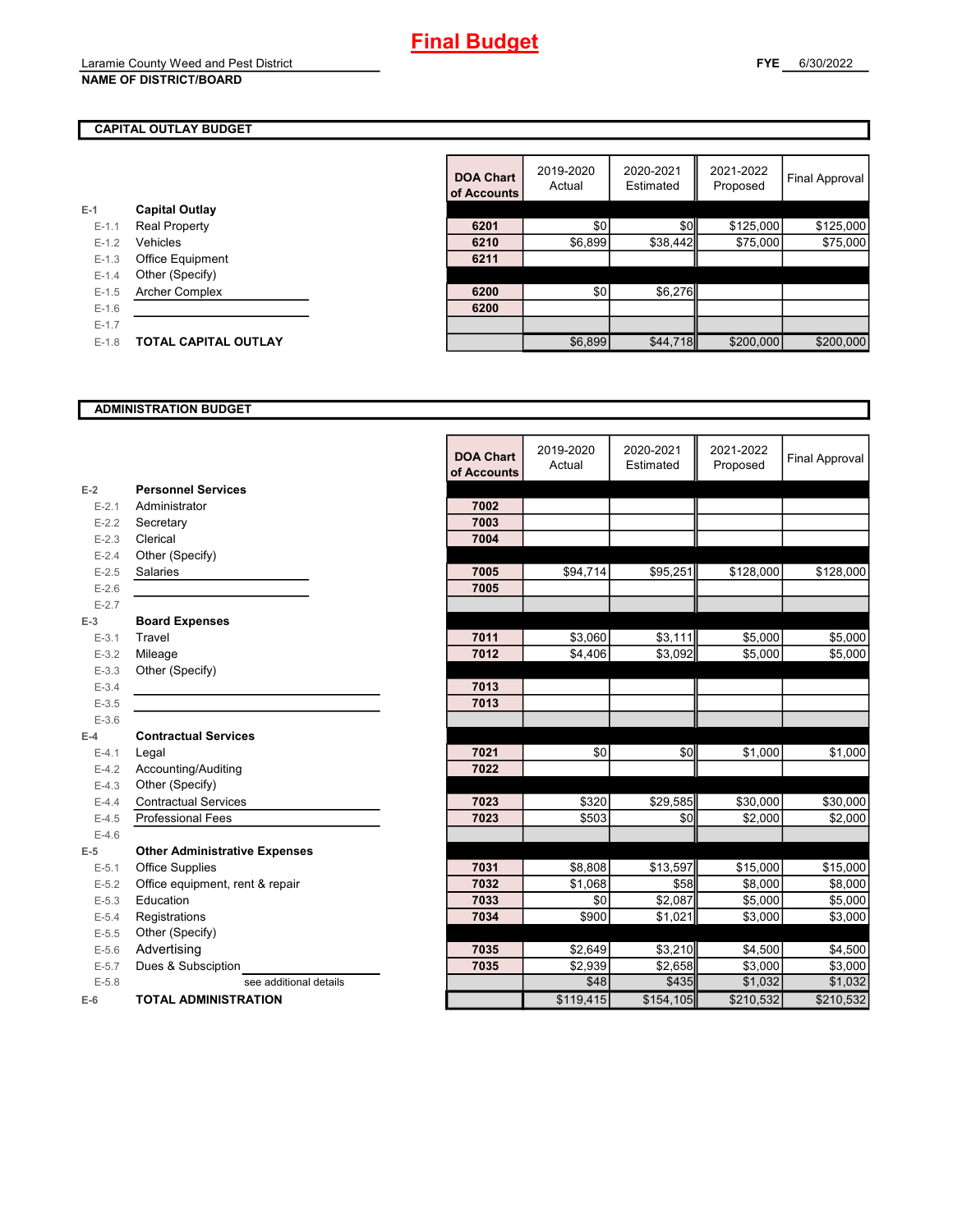#### **OPERATIONS BUDGET**

|           |                                        | <b>DOA Chart</b><br>of Accounts | 2019-2020<br>Actual | 2020-2021<br>Estimated | 2021-2022<br>Proposed | <b>Final Approval</b> |
|-----------|----------------------------------------|---------------------------------|---------------------|------------------------|-----------------------|-----------------------|
| $E-7$     | <b>Personnel Services</b>              |                                 |                     |                        |                       |                       |
| $E - 7.1$ | Wages--Operations                      | 7202                            | \$127,245           | \$125,732              | \$150,000             | \$150,000             |
| $E - 7.2$ | <b>Service Contracts</b>               | 7203                            | \$0                 | \$0                    | \$0                   |                       |
| $E - 7.3$ | Other (Specify)                        |                                 |                     |                        |                       |                       |
| $E - 7.4$ |                                        | 7204                            |                     |                        |                       |                       |
| $E - 7.5$ |                                        | 7204                            |                     |                        |                       |                       |
| $E - 7.6$ |                                        |                                 |                     |                        |                       |                       |
| $E-8$     | <b>Travel</b>                          |                                 |                     |                        |                       |                       |
| $E-8.1$   | Mileage                                | 7211                            | \$342               | \$538                  | \$1,000               | \$1,000               |
| $E - 8.2$ | Other (Specify)                        |                                 |                     |                        |                       |                       |
| $E - 8.3$ | <b>Travel Expense</b>                  | 7212                            | \$2,836             | \$1,329                | \$4,000               | \$4,000               |
| $E - 8.4$ |                                        | 7212                            |                     |                        |                       |                       |
| $E-8.5$   |                                        |                                 |                     |                        |                       |                       |
| $E-9$     | <b>Operating supplies (List)</b>       |                                 |                     |                        |                       |                       |
| $E-9.1$   | Supplies                               | 7220                            | \$4.276             | \$7.546                | \$10,000              | \$10,000              |
| $E-9.2$   | Gas/Fuel/Oil                           | 7220                            | \$10,822            | \$8,166                | \$17,000              | \$17,000              |
| $E-9.3$   | Utilties & Telephone                   | 7220                            | \$29,332            | \$26,683               | \$35,000              | \$35,000              |
| $E-9.4$   | Chemicals                              | 7220                            | \$461,526           | \$388,443              | \$600,000             | \$600,000             |
| $E-9.5$   |                                        |                                 |                     |                        |                       |                       |
| $E-10$    | <b>Program Services (List)</b>         |                                 |                     |                        |                       |                       |
| $E-10.1$  | Cost Share Program                     | 7230                            | \$140,461           | \$86,758               | \$300,000             | \$300,000             |
| $E-10.2$  | <b>Bi-Control Reasearch</b>            | 7230                            | \$0                 | \$0                    | \$10,000              | \$10,000              |
| $E-10.3$  |                                        | 7230                            |                     |                        |                       |                       |
| $E-10.4$  |                                        | 7230                            |                     |                        |                       |                       |
| $E-10.5$  |                                        |                                 |                     |                        |                       |                       |
| $E-11$    | <b>Contractual Arrangements (List)</b> |                                 |                     |                        |                       |                       |
| $E-11.1$  | State Hwy Spraying                     | 7400                            | \$20,580            | \$21,429               | \$31,280              | \$31,280              |
| $E-11.2$  |                                        | 7400                            |                     |                        |                       |                       |
| $E-11.3$  | City of Cheyenne                       | 7400                            | \$559,629           | \$586,406              | \$619,477             | \$619,477             |
| $E-11.4$  |                                        | 7400                            |                     |                        |                       |                       |
| $E-11.5$  |                                        |                                 |                     |                        |                       |                       |
| $E-12$    | <b>Other operations (Specify)</b>      |                                 |                     |                        |                       |                       |
| $E-12.1$  | Repairs-Vehicles/Equipment             | 7450                            | \$13,464            | \$8,574                | \$20,000              | \$20,000              |
| $E-12.2$  | Repairs-Building                       | 7450                            | \$10,695            | \$7,585                | \$15,000              | \$15,000              |
| $E-12.3$  | Rent/Lease                             | 7450                            | \$480               | \$1,518                | \$2,000               | \$2,000               |
| $E-12.4$  | Sales Tax                              | 7450                            | \$16,680            | \$5,671                | \$17,000              | \$17,000              |
| $E-12.5$  |                                        |                                 |                     |                        |                       |                       |
| $E-13$    | <b>TOTAL OPERATIONS</b>                |                                 | \$1,398,368         | \$1,276,378            | \$1,831,757           | \$1,831,757           |
|           |                                        |                                 |                     |                        |                       |                       |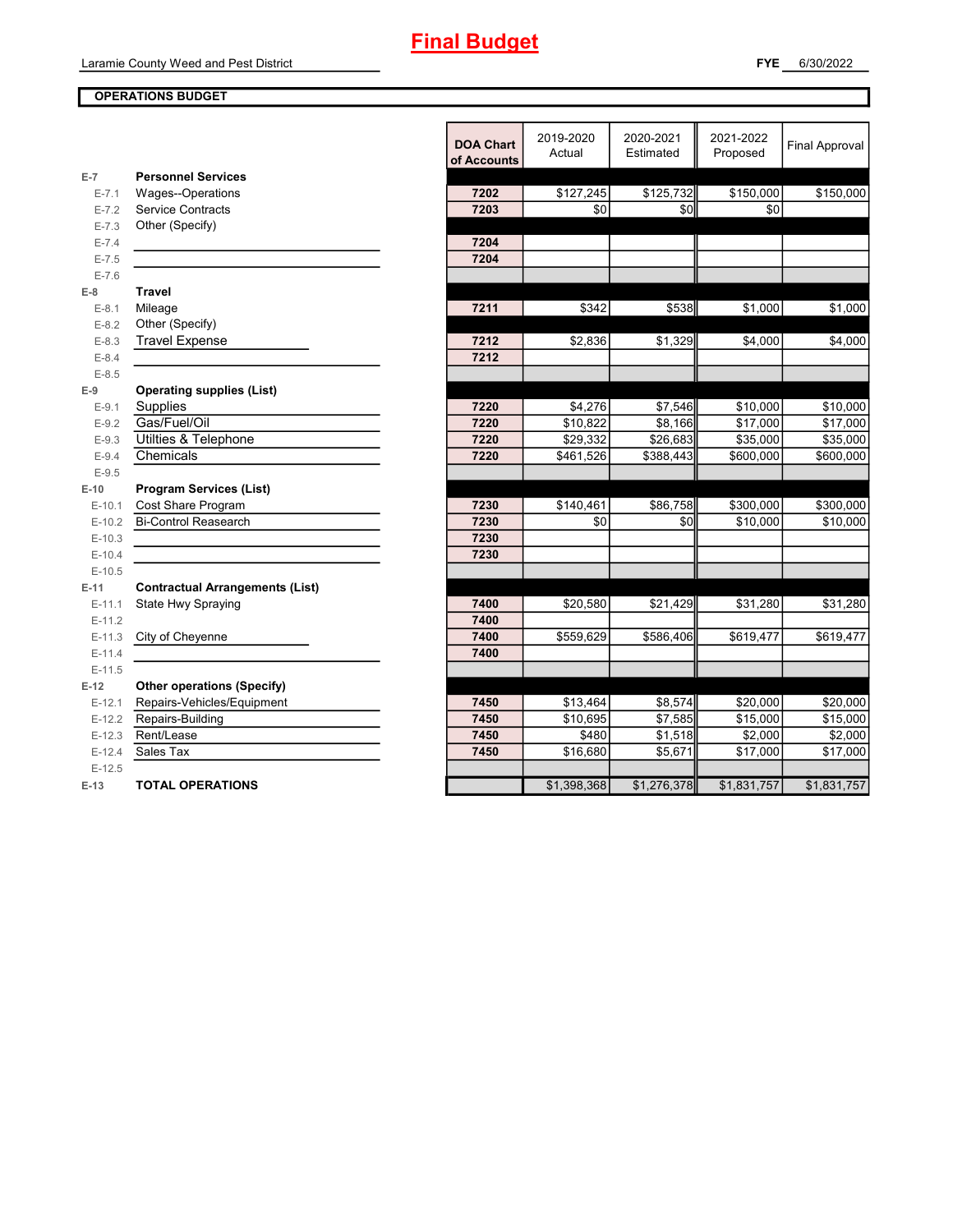#### **FYE** 6/30/2022

#### **INDIRECT COSTS BUDGET**

|          |                              | <b>DOA Chart</b><br>of Accounts | 2019-2020<br>Actual | 2020-2021<br>Estimated | 2021-2022<br>Proposed | <b>Final Approval</b> |
|----------|------------------------------|---------------------------------|---------------------|------------------------|-----------------------|-----------------------|
| $E-14$   | Insurance                    |                                 |                     |                        |                       |                       |
| $E-14.1$ | Liability                    | 7502                            | \$2,720             | \$2,187                | \$2,500               | \$2,500               |
| $E-14.2$ | Buildings and vehicles       | 7503                            | \$9,167             | \$22,434               | \$25,000              | \$25,000              |
| $E-14.3$ | Equipment                    | 7504                            |                     |                        |                       |                       |
| $E-14.4$ | Other (Specify)              |                                 |                     |                        |                       |                       |
| $E-14.5$ | Licenses/Bonds               | 7505                            | \$3,145             | \$569                  | \$3,500               | \$3,500               |
| $E-14.6$ |                              | 7505                            |                     |                        |                       |                       |
| $E-14.7$ |                              |                                 |                     |                        |                       |                       |
| $E-15$   | Indirect payroll costs:      |                                 |                     |                        |                       |                       |
| $E-15.1$ | FICA (Social Security) taxes | 7511                            | \$72,676            | \$77,451               | \$80,000              | \$80,000              |
| $E-15.2$ | <b>Workers Compensation</b>  | 7512                            | \$5,197             | \$3,691                | \$7,000               | \$7,000               |
| $E-15.3$ | <b>Unemployment Taxes</b>    | 7513                            |                     |                        |                       |                       |
| $E-15.4$ | Retirement                   | 7514                            | \$52,659            | \$53,008               | \$60,000              | \$60,000              |
| $E-15.5$ | Health Insurance             | 7515                            | \$89,186            | \$100,652              | \$110,000             | \$110,000             |
| $E-15.6$ | Other (Specify)              |                                 |                     |                        |                       |                       |
| $E-15.7$ |                              | 7516                            |                     |                        |                       |                       |
| $E-15.8$ |                              | 7516                            |                     |                        |                       |                       |
| $E-15.9$ |                              |                                 |                     |                        |                       |                       |
|          |                              |                                 |                     |                        |                       |                       |
| $E-17$   | <b>TOTAL INDIRECT COSTS</b>  |                                 | \$234,750           | \$259,992              | \$288,000             | \$288,000             |

### **DEBT SERVICE BUDGET**

| <b>DOA Chart</b><br>of Accounts | 2019-2020<br>Actual | 2020-2021<br>Estimated | 2021-2022<br>Proposed | <b>Final Approval</b> |
|---------------------------------|---------------------|------------------------|-----------------------|-----------------------|
|                                 |                     |                        |                       |                       |
| 6401                            |                     |                        |                       |                       |
| 6410                            |                     |                        |                       |                       |
| 6420                            |                     |                        |                       |                       |
|                                 | RN.                 |                        | ßſ                    | ዴበ                    |

#### **D-1 Debt Service**

D-1.1 **Principal** 

D-1.2 **Interest** 

D-1.3 **Fees** 

**D-2 TOTAL DEBT SERVICE**